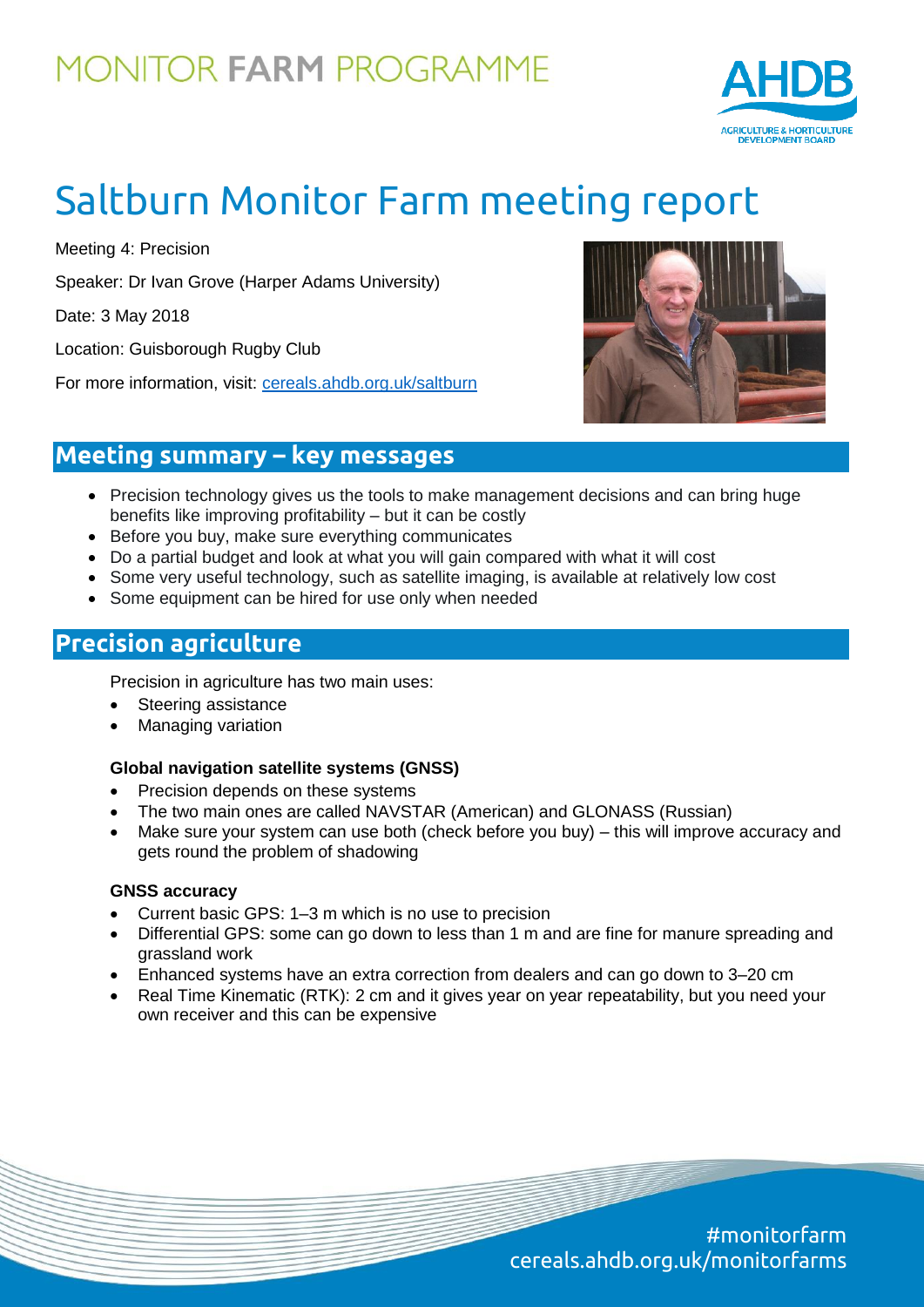

#### **Questions before you buy**

- Do you need 2 cm accuracy?
- Where would you gain the benefit?
- Does your system have terrain compensation technology to compensate for the angle on tilted ground?
- Do you need it only for a short time eg to put tramlines in? You can now buy it for just when you need it, such as for a season

### **Steering assistance**

#### **Light bars**

- These give 15–20 cm accuracy
- They can be well worth the cost especially on grassland for spraying, and for fertiliser and slurry spreading
- But they won't talk to other things
- Try it out before you buy
- Some systems communicate by WiFi with an iphone and they can be very easy to use

#### **Semi-automated**

• These systems do the steering for you



*Example of system for autosteer (John Deere Guidance Systems)*

#### **Autosteer (machine guidance***)*

- Work with wheel angle sensors and electro-hydraulics but these are not transferrable
- Can extend time available for field operations by allowing you to continue in the dark
- Expensive but more second hand systems are becoming available
- Essential for controlled traffic farming

#### **Benefits of automatic steering**

- Less overlapping
- Less fuel used
- Reduced driver fatigue
- The benefits tend to be small and incremental, and you would need to be farming around 500 ha minimum to see any financial benefit

#### **Benefits of RTK autosteer**

- Reduced energy use based on reduced time in field
- Less wear and tear on machinery
- In strip-tillage non-selective herbicides can be used between rows
- Improved soils
- The whole field should become more uniform it might all be slightly better
- This will vary between farms
- Precision is all about increments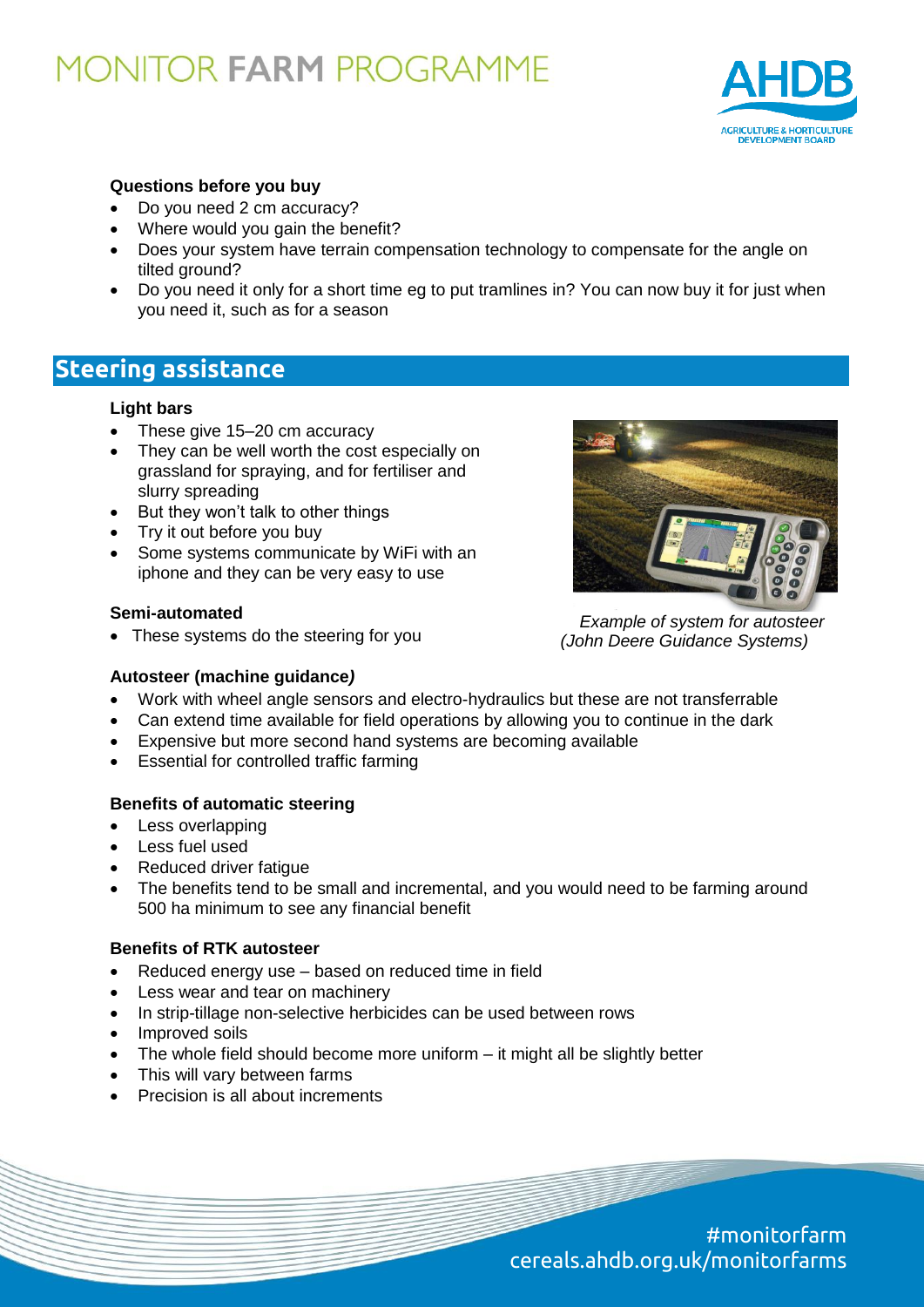

#### **Calculating the benefits of guidance**

- Use Google Earth Tools or a tape measure to assess the accuracy of your tramlines
- Tramline overlaps when spraying are commonly in the region 4–13%
- On a 24 m boom this could be an error of 1–3 m
- In a 15 ha field this can add up to an extra 0.5  $m^2$  on every application
- Also common cultivator overlaps are 30–60 cm on 3–6 m equipment
- This means you would be using significantly more chemicals and seed, and increasing fuel use and machinery wear

#### **RTK vs. dGPS**

• If you introduce autosteering, a 1m overlap would become:

| 0.4 m             |
|-------------------|
| $0.15 \text{ m}$  |
| $0.025 \text{ m}$ |
|                   |

 With dGPS you would not reduce all the overlap whereas with RTK you remove all of it – but at a cost

### **Managing variation**

- Things that vary: soil, crop, topography, weather, product, equipment (wears out) and drivers
- The idea is to get rid of the variation or reduce it
- Precision can allow you to see variation in a crop that you might otherwise not be aware of, eg an aerial image of a field can show bare patches that you can't see from the ground

### **Precision and soils**

Mapping soil variation in a field using traditional sampling methods is very time consuming

#### **Electrical conductivity (EC) testing**

- EC can be used to test part of a field and the results are extrapolated to the rest
- EC measurements allow you to infer the soil type
- It can map topsoil and subsoil
- Soils should be mapped ideally when close to field capacity (autumn) or when bone dry
- The measurements must all be done on the same day, usually when there is stubble in the field
- EC soil mapping is not expensive

#### **Using the data**

- EC results can be used to delineate soil zones and you can then sample these zones
- This helps with variable rate (VR) fertiliser spreading
- If your soils turn out not to be very variable, do you need a VR fertiliser spreader?
- Soil zones should stay the same over time but organic matter might vary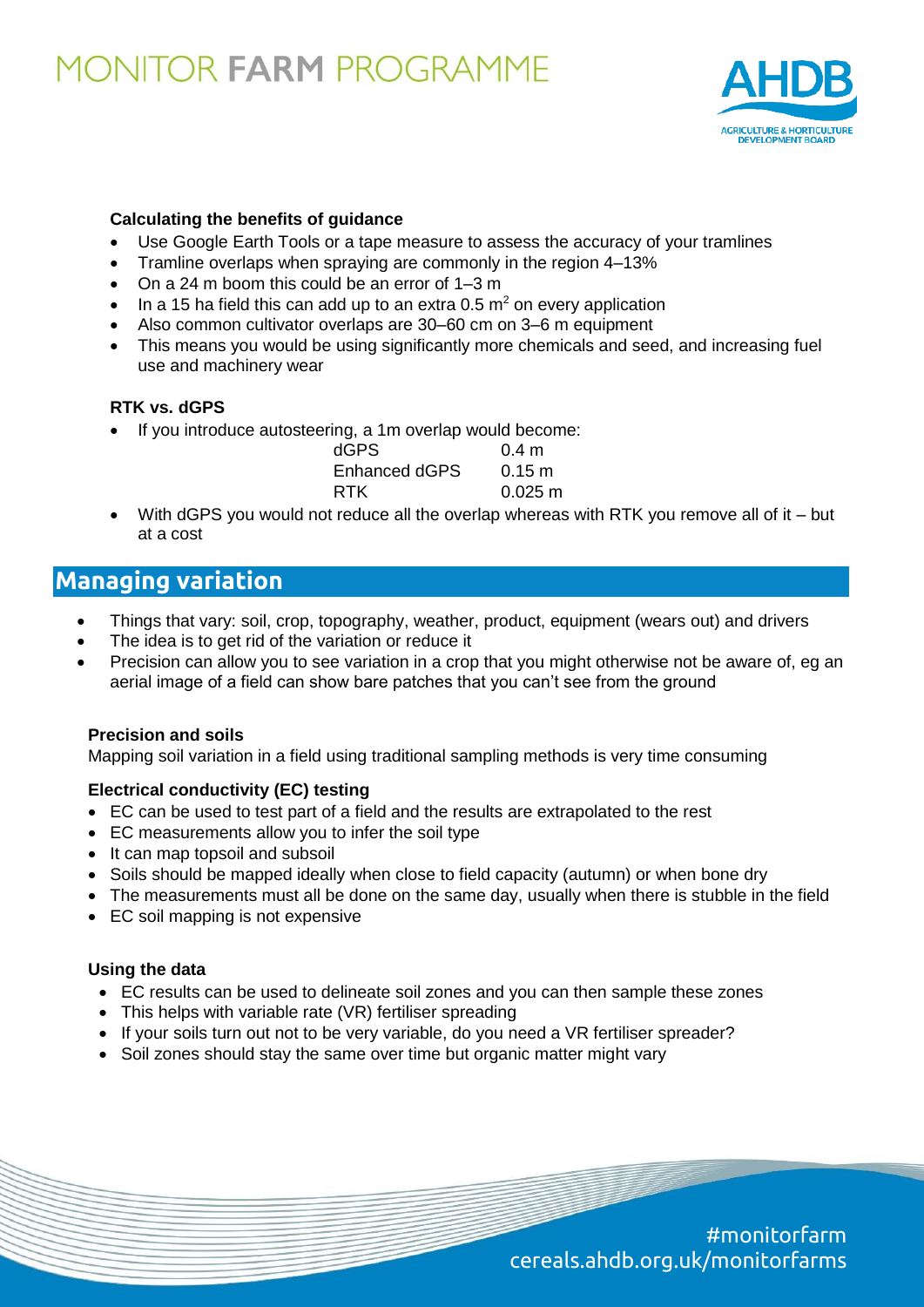

### **How much variability is your soil conductivity map showing?**

- A soil conductivity map consists of a range of (often very different) colours
- Don't assume this big range means your soils are very variable
- This depends on how sensitive the index is e.g. all the readings might be in a narrow range
- Look carefully at the information and consider what it is actually telling you

#### **Soil brightness**

- This is based on reflection from the soil
- It can't do depth so it only tells you zone variability
- It works to 5 m resolution
- Not expensive
- Can be used for targeted mapping P, K and Mg
- Correlates with pH
- These yield maps are a guide to nutrient offtake
- To make use of them you need a variable rate spreader and good quality fertiliser

#### **Using yield maps**

- Sometimes variation in fields is seen in some seasons but not others
- This temporal variability is due to yield maps detecting when a crop is stressed
- It is important that you look over time, in several seasons
- Get your spade out and you will probably find compaction in stressed areas
- In addition soil compaction maps can be done using a penetrometer to tell you which parts need subsoiling so that you don't need to do the whole field

### **Remote sensing**

#### **Vegetation mapping**

- Based on electromagnetic (EM) radiant energy
- Some parts of the EM spectrum (infra red) can be measured with special cameras
- The level of absorption indicates the thickness of the canopy
- This produces an index called Normalised Diffference Vegetative Index (NDVI)
- NDVI is influenced by factors such as ground cover, leaf area index (LAI, indicates how many layers there are in the crop), and soil brightness
- The disadvantage is it saturates at leaf area index 3
- But it still provides a good indication of crop health

#### **Red Edge Normalised Difference Vegetative Index (RENDVI)**

- Gives a better indication of leaf area index
- There is little saturation when LAI is greater than 3
- Corresponds well with chlorophyll content and N
- These methods can identify N and Mg deficiencies which cause pale leaves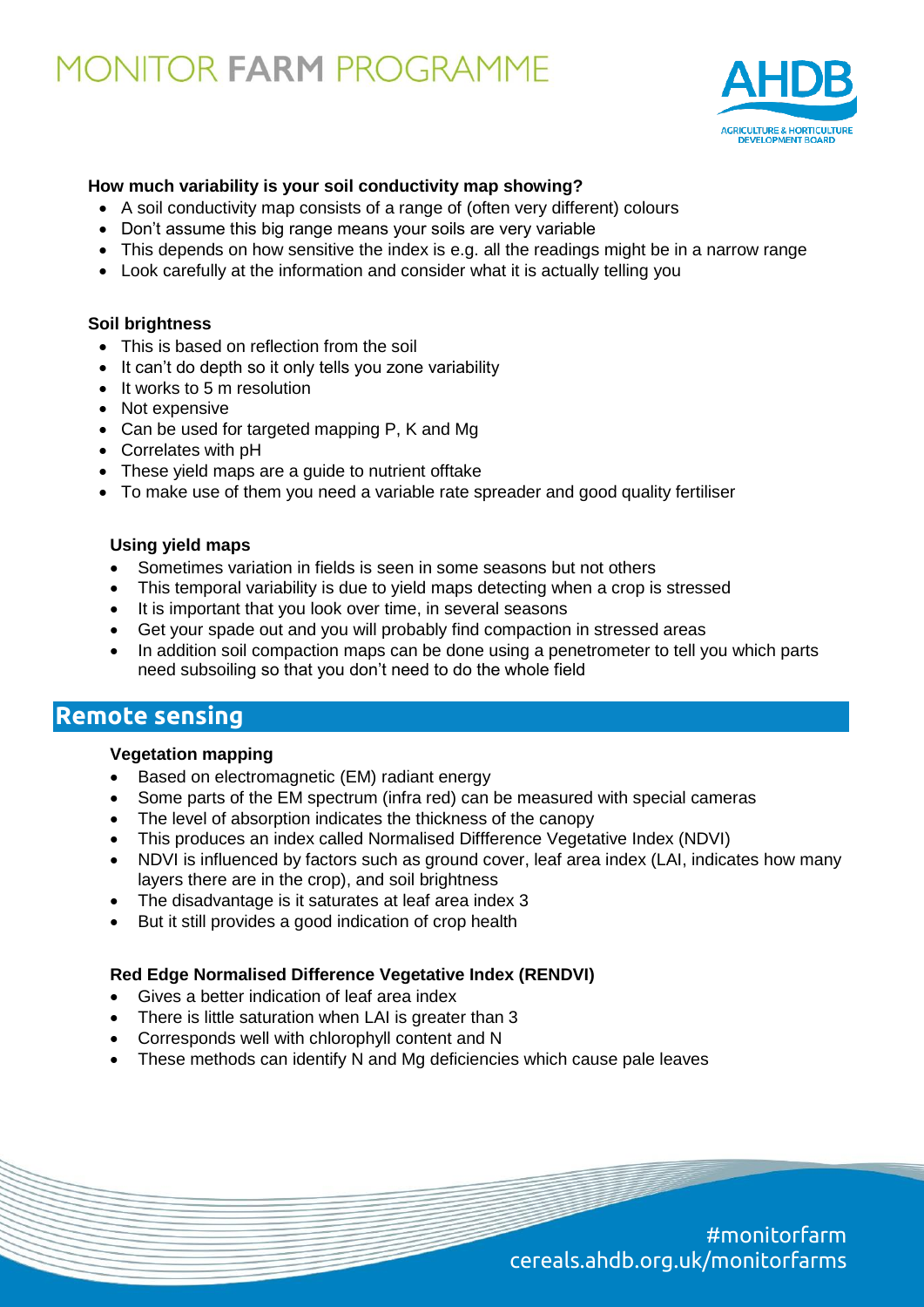

#### **Variable rate nitrogen**

- Two methods can be used, both giving you a better way of managing the crop, with N applied only where needed:
	- $\circ$  Crop sensors expensive but can be hired affordably
	- $\circ$  Satellite images low cost (can be  $\lt$  £8/ha) and can bring considerable cost savings in N use
- Both systems lead to a more even, better quality crop and a better harvest



*Crop sensor*

#### Satellite images: Soylsense variable N for winter wheat





**Variable seed rates**

Only works well if you also use variable rate N

#### **Variable depth cultivations**

- Alters cultivation depth based on soil type
- Advantages are it can optimise fuel consumption, increase average work rate and improve soil structure
- However it doesn't alter the width of the cutting edge (important for critical depth)

#monitorfarm cereals.ahdb.org.uk/monitorfarms



*Leaf area map N application map*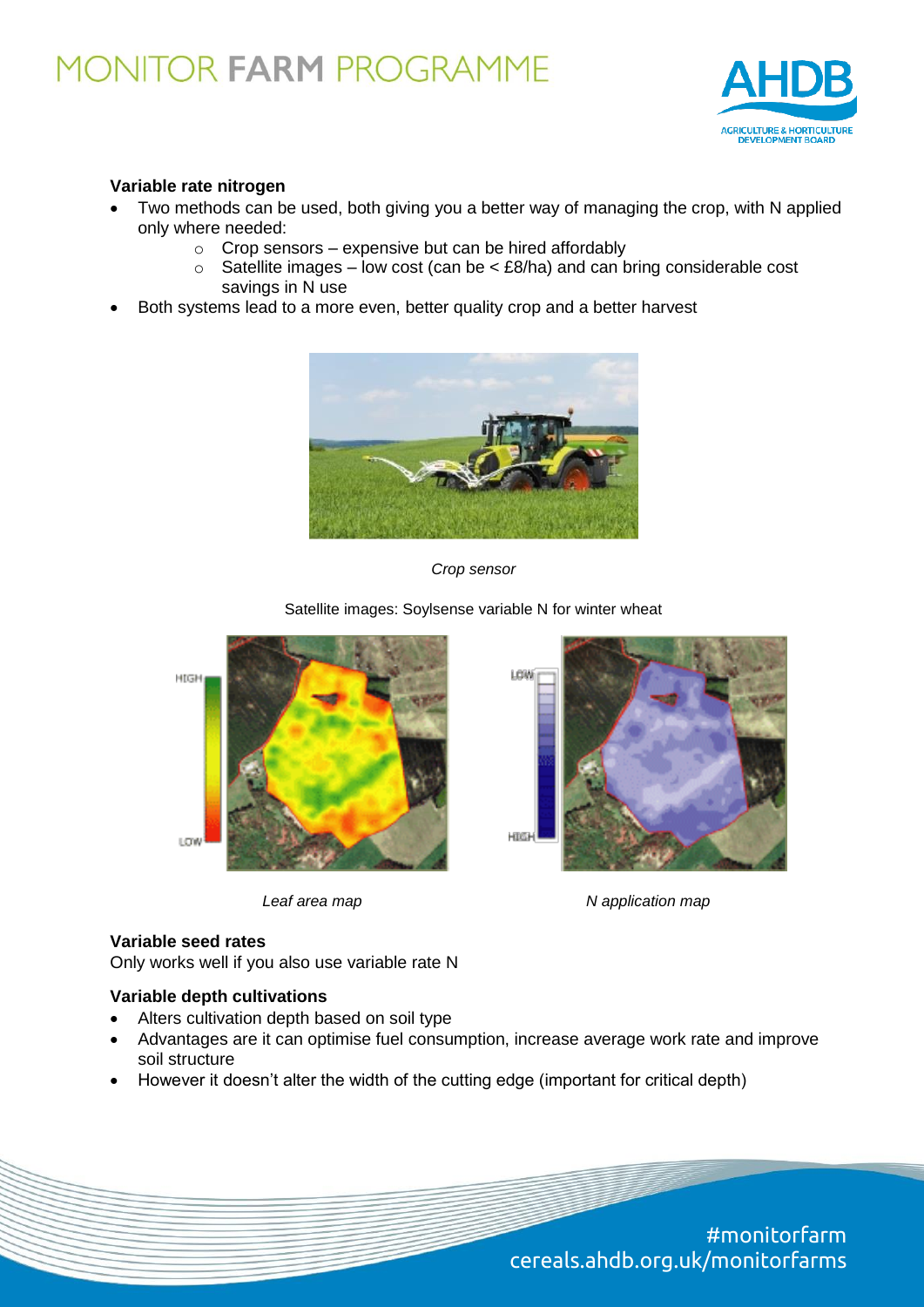

### **Economics of precision**

#### **How do you decide if it is worth it?**

- Do a partial budget and look at the key things that will change
- Compare what it will cost with what you will gain
- There is no point if it will cost more than you will gain
- Net effect = total benefits total costs

Interest on capital in bank Additional yield per ha Opportunity cost Surplus machinery sold

# **Revenue lost Revenue gained**

#### **Extra costs (not capital): Costs saved:**

- 
- Equipment depreciation Reduced labour
- 
- 
- RTK subscription **COVERTY:** Less fuel, chemicals, fertiliser
	-
- Additional insurance **and COV** Less soil damage

## **Using drones**

#### **Basic unmanned aerial vehicle (UAV) with camera (basic RGB)**

- Can be used to map the farm (photographs)
- Cost around £1500
- Quickly become out of date
- You need a licence and commercial insurance if you are using the equipment to manage a crop
- Cost of training + licence is £1200–£1500
- An NDVI camera upgrade costs £2000–£6000 depending on level of complexity
- If you use drone technology properly you can get a huge benefit but you must keep to the regulations
- Drone operation in the UK could be lost because there are too many and too many used badly





*Examples of drone used for crop monitoring (Grove, 2018)*